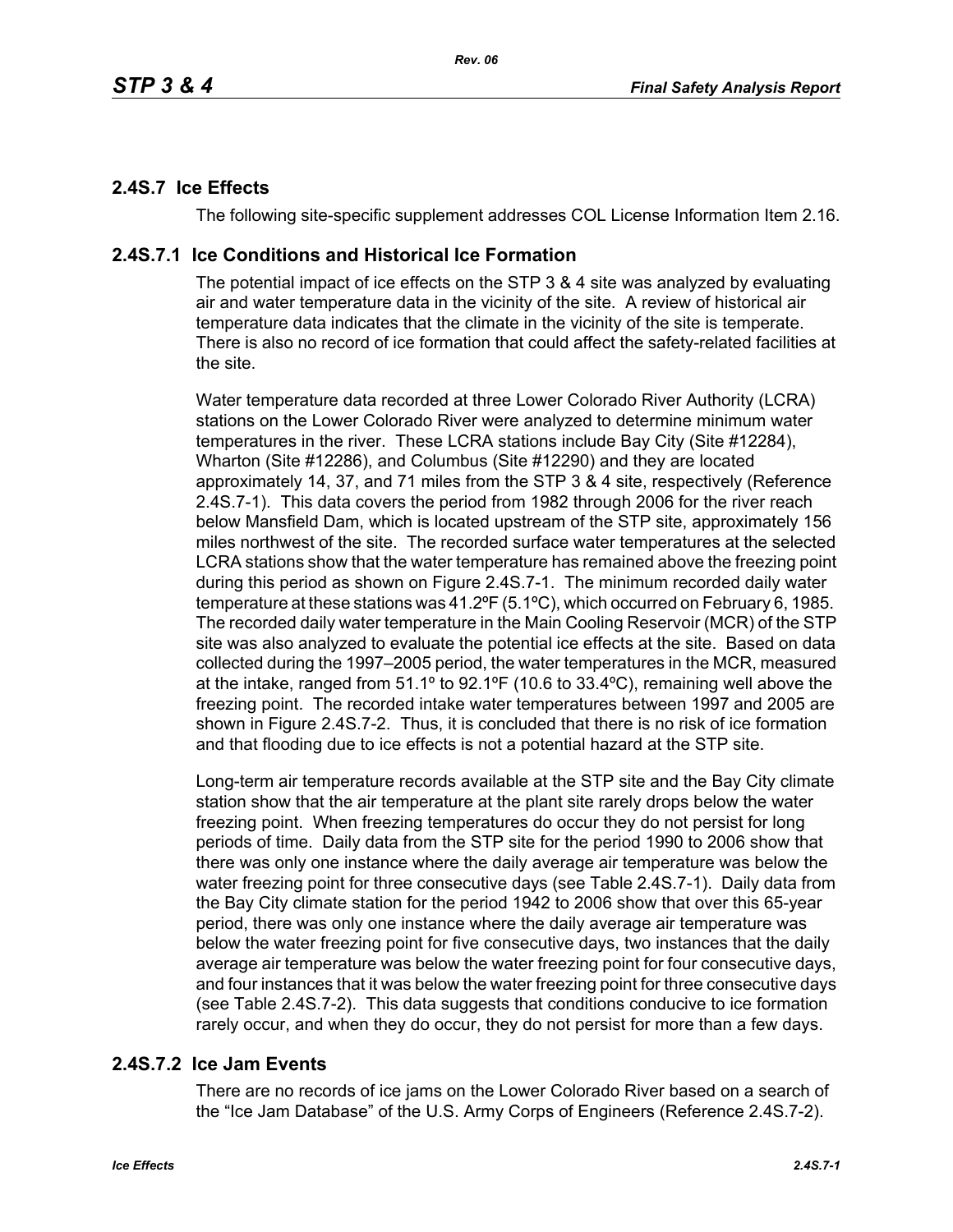As shown in Figure 2.4S.7-1, the water temperatures in the Lower Colorado River never approached freezing during the 1982–2006 period of record. Therefore, the formation of frazil and anchor ice at the river intake to the Reservoir Makeup Pumping Facility is highly unlikely. In addition, the large dams and reservoirs on the Colorado River located upstream of the STP site reduce the possibility of any surface ice or ice flows moving downstream.

## **2.4S.7.3 Effect of Ice on Cooling Water Systems**

The ultimate heat sink (UHS) for STP 3 & 4 consists of a storage basin and mechanical draft cooling towers. The basin contains adequate inventory to meet the cooling requirements for 30 days following a design basis accident without receiving any makeup water. The UHS and Reactor Service Water (RSW) systems are designed to remove heat from the closed loop Reactor Building Cooling Water system and dissipate the gained heat to the atmosphere during normal; hot standby, normal shutdown, startup, loss of preferred power, and emergency shutdown operating modes. The UHS is designed with a provision to bypass the cooling tower during cold weather operation. Ice formation in the basin is not expected to occur since the system is in service during the above operating modes and the climate in the vicinity of the site is temperate.

If conditions were to occur that could lead to ice formation in the storage basin, operational controls together with system design features would prevent any potential ice formation in the tower basins as discussed in Subsection 9.2.5.

#### **2.4S.7.4 References**

- 2.4S.7-1 Lower Colorado River Authority (LCRA), website on water quality information for the entire Colorado River Basin. Available at http://waterquality.lcra.org/, accessed February 15, 2007.
- 2.4S.7-2 "Ice Jam Database," U.S. Army Corps of Engineers, Cold Region Research and Engineering Laboratory (CRREL). Available at http://www.crrel. usace.army.mil/ierd/ijdb/, accessed February 10, 2007.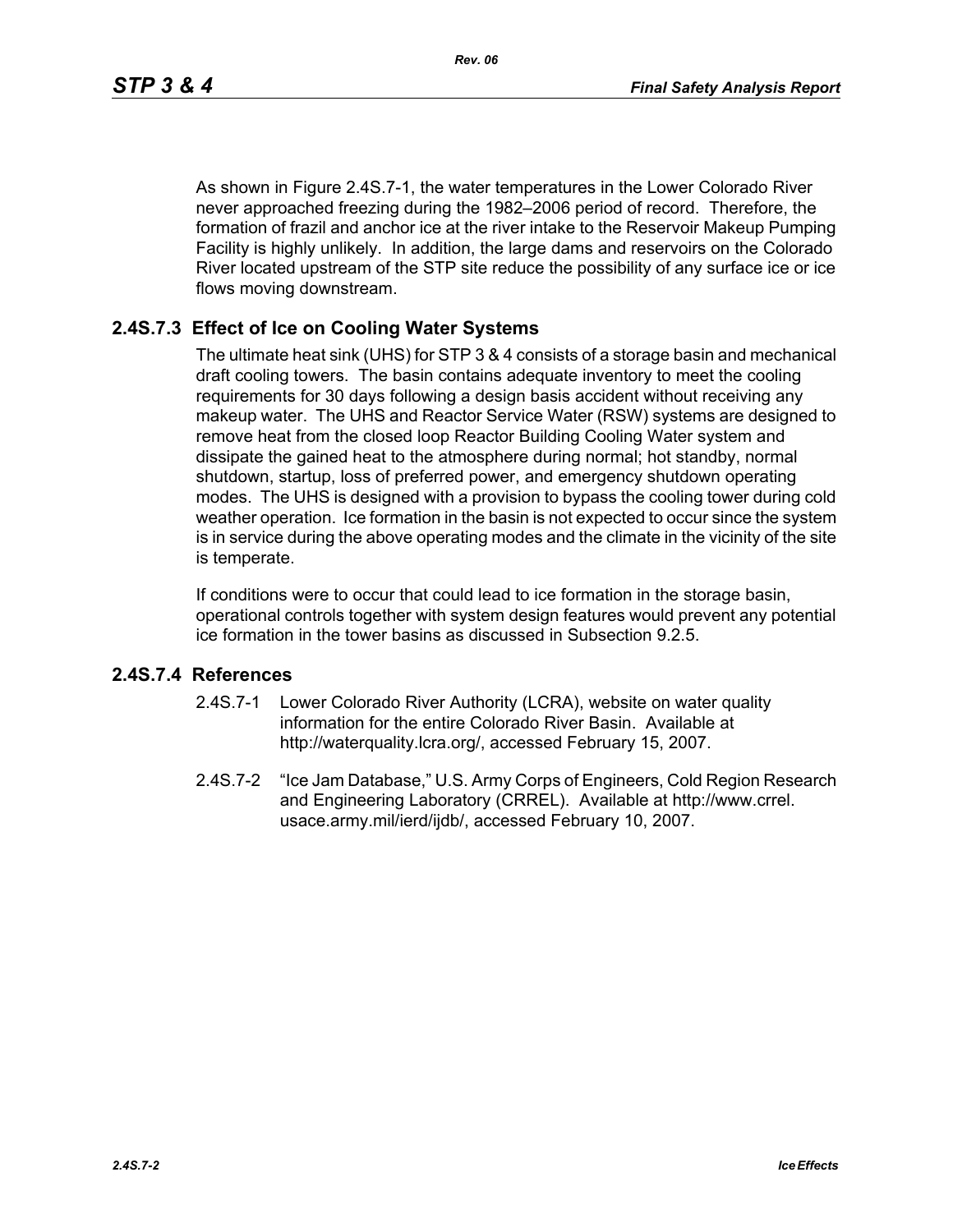| Year | <b>Lowest Average Daily</b><br><b>Temperature</b> |                 | <b>Date Lowest</b><br><b>Average Daily</b> | No. of<br><b>Consecutive</b>   | <b>Total No. of</b>            |
|------|---------------------------------------------------|-----------------|--------------------------------------------|--------------------------------|--------------------------------|
|      | $\mathsf{P}$                                      | $\rm ^{\circ}C$ | <b>Temperature</b><br><b>Occurred</b>      | <b>Freezing</b><br><b>Days</b> | <b>Freezing</b><br><b>Days</b> |
| 1990 | 27.2                                              | $-2.6$          | 12/21/90                                   | $\overline{2}$                 | $\overline{2}$                 |
| 1991 | 35.6                                              | 2.0             | 12/15/91                                   | $\mathbf 0$                    | $\mathbf 0$                    |
| 1992 | 42.1                                              | 5.6             | 7/11/92                                    | $\mathbf 0$                    | $\pmb{0}$                      |
| 1993 | 35.9                                              | 2.2             | 10/25/93                                   | $\mathbf 0$                    | $\mathbf 0$                    |
| 1994 | 39.7                                              | 4.3             | 12/1/94                                    | $\mathbf 0$                    | 0                              |
| 1995 | 37.3                                              | 3.0             | 11/8/95                                    | $\mathbf 0$                    | $\pmb{0}$                      |
| 1996 | 26.4                                              | $-3.1$          | 1/8/96                                     | 3                              | 4                              |
| 1997 | 30.9                                              | $-0.6$          | 1/13/97                                    | $\mathbf 0$                    | $\mathbf{1}$                   |
| 1998 | 35.5                                              | 1.9             | 12/25/98                                   | $\mathbf 0$                    | $\pmb{0}$                      |
| 1999 | 36.3                                              | 2.4             | 1/4/99                                     | $\mathbf 0$                    | $\pmb{0}$                      |
| 2000 | 36.6                                              | 2.5             | 12/12/00                                   | $\mathbf 0$                    | $\pmb{0}$                      |
| 2001 | 34.3                                              | 1.3             | 1/3/01                                     | $\mathbf 0$                    | $\mathbf 0$                    |
| 2002 | 35.5                                              | 1.9             | 1/2/02                                     | $\mathbf 0$                    | $\mathsf 0$                    |
| 2003 | 37.4                                              | 3.0             | 2/24/03                                    | $\mathbf 0$                    | $\mathbf 0$                    |
| 2004 | 32.6                                              | 0.4             | 12/24/04                                   | $\mathbf 0$                    | $\pmb{0}$                      |
| 2005 | 42.2                                              | 5.7             | 1/22/05                                    | $\mathbf 0$                    | $\pmb{0}$                      |
| 2006 | 38.6                                              | 3.7             | 2/18/06                                    | $\mathbf 0$                    | $\mathbf 0$                    |
|      |                                                   |                 | Average (days)                             | 0.3                            | 0.4                            |

## **Table 2.4S.7-1 Lowest Average Daily Temperature and Number of Days with Average Daily Temperature below Freezing at STP Site**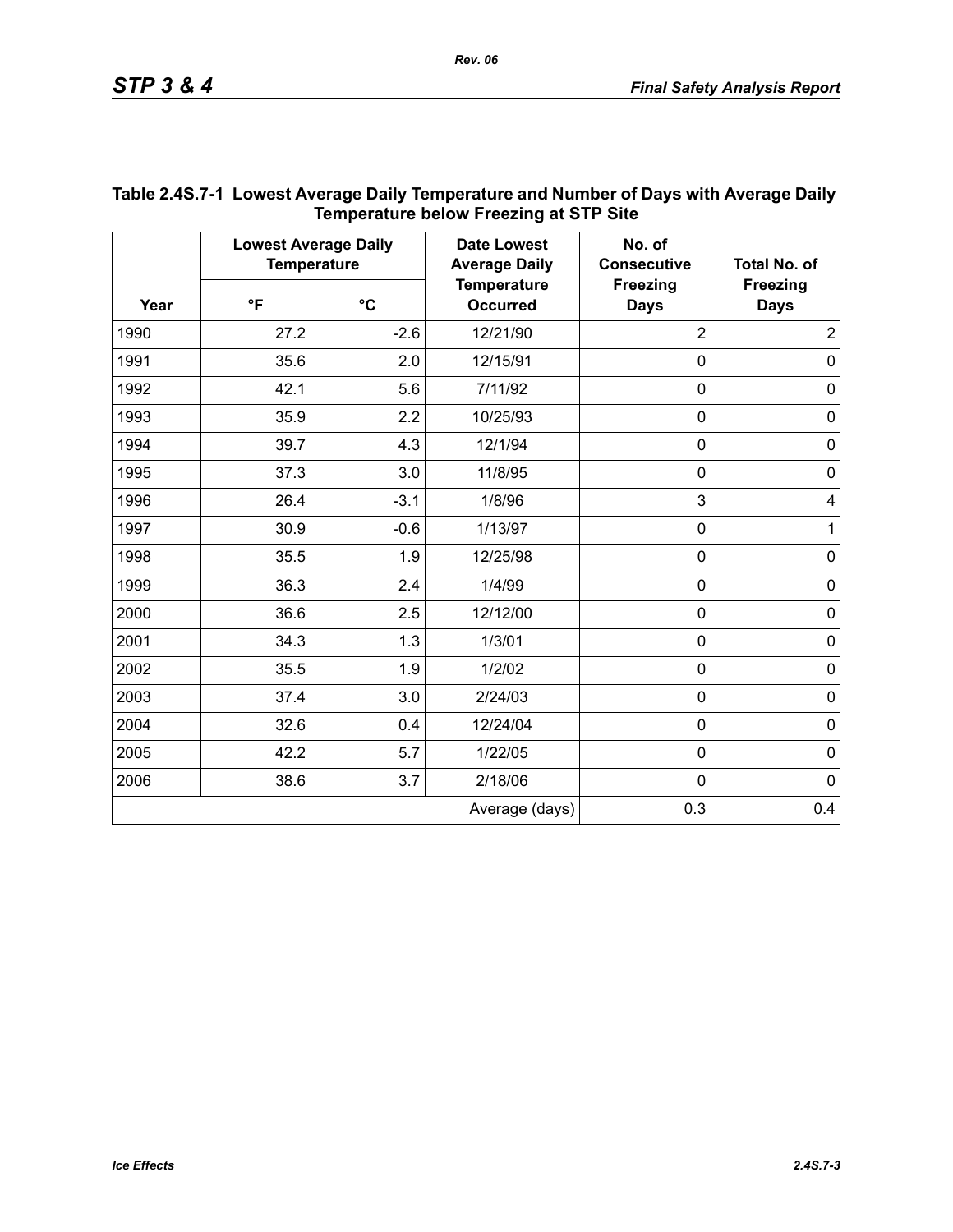|      | <b>Lowest Average Daily</b><br><b>Temperature</b> |        | <b>Date Lowest</b><br><b>Average Daily</b> | No. of<br><b>Consecutive</b>   | Total No. of                   |
|------|---------------------------------------------------|--------|--------------------------------------------|--------------------------------|--------------------------------|
| Year | $^{\circ}$ F                                      | °C     | <b>Temperature</b><br><b>Occurred</b>      | <b>Freezing</b><br><b>Days</b> | <b>Freezing</b><br><b>Days</b> |
| 1942 | 40.5                                              | 4.7    | 12/28/1942                                 | $\mathbf 0$                    | 0                              |
| 1943 | 31.5                                              | $-0.3$ | 1/26/1943                                  | $\mathbf 0$                    | 1                              |
| 1944 | 35.5                                              | 1.9    | 1/14/1944                                  | $\mathbf 0$                    | 0                              |
| 1945 | 35.5                                              | 1.9    | 12/20/1945                                 | $\mathbf 0$                    | 0                              |
| 1946 | 34.5                                              | 1.4    | 12/30/1946                                 | $\mathbf 0$                    | $\boldsymbol{0}$               |
| 1947 | 28                                                | $-2.2$ | 1/4/1947                                   | 1                              | $\mathbf 2$                    |
| 1948 | 25.5                                              | $-3.6$ | 1/29/1948                                  | 3                              | $\sqrt{5}$                     |
| 1949 | 25.5                                              | $-3.6$ | 1/30/1949                                  | $\mathbf 0$                    | 1                              |
| 1950 | 28.5                                              | $-1.9$ | 12/7/1950                                  | $\mathbf 0$                    | 1                              |
| 1951 | 20                                                | $-6.7$ | 2/2/1951                                   | 3                              | 5                              |
| 1952 | 42                                                | 5.6    | 11/30/1952                                 | $\mathbf 0$                    | 0                              |
| 1953 | 30.5                                              | $-0.8$ | 12/24/1953                                 | $\mathbf 0$                    | 1                              |
| 1954 | 30                                                | $-1.1$ | 1/22/1954                                  | $\mathbf 0$                    | 1                              |
| 1955 | 36                                                | 2.2    | 3/27/1955                                  | $\mathbf 0$                    | 0                              |
| 1956 | 34                                                | 1.1    | 2/4/1956                                   | $\mathbf 0$                    | 0                              |
| 1957 | 33                                                | 0.6    | 1/17/1957                                  | $\mathbf 0$                    | $\pmb{0}$                      |
| 1958 | 30                                                | $-1.1$ | 2/13/1958                                  | $\mathbf 0$                    | 1                              |
| 1959 | 29.5                                              | $-1.4$ | 1/5/1959                                   | $\mathbf 0$                    | 1                              |
| 1960 | 33                                                | 0.6    | 2/25/1960                                  | $\mathbf 0$                    | 0                              |
| 1961 | 34.5                                              | 1.4    | 1/29/1961                                  | $\mathbf 0$                    | $\pmb{0}$                      |
| 1962 | 22.5                                              | $-5.3$ | 1/11/1962                                  | 1                              | $\overline{c}$                 |
| 1963 | 24.5                                              | $-4.2$ | 1/13/1963                                  | 3                              | 7                              |
| 1964 | 29.5                                              | $-1.4$ | 1/14/1964                                  | $\mathbf 0$                    | 1                              |
| 1965 | 34.5                                              | 1.4    | 2/25/1965                                  | $\pmb{0}$                      | 0                              |
| 1966 | 28.5                                              | $-1.9$ | 1/30/1966                                  | $\mathbf 0$                    | 1                              |
| 1967 | 33.5                                              | 0.8    | 2/7/1967                                   | $\pmb{0}$                      | $\pmb{0}$                      |
| 1968 | 34                                                | 1.1    | 1/8/1968                                   | $\mathbf 0$                    | $\pmb{0}$                      |
| 1969 | 36                                                | 2.2    | 1/5/1969                                   | $\pmb{0}$                      | $\pmb{0}$                      |
| 1970 | 31                                                | $-0.6$ | 1/7/1970                                   | 0                              | $\mathbf{1}$                   |

## **Table 2.4S.7-2 Lowest Average Daily Temperature and Number of Days with Average Daily Temperature below Freezing at Bay City Climate Station**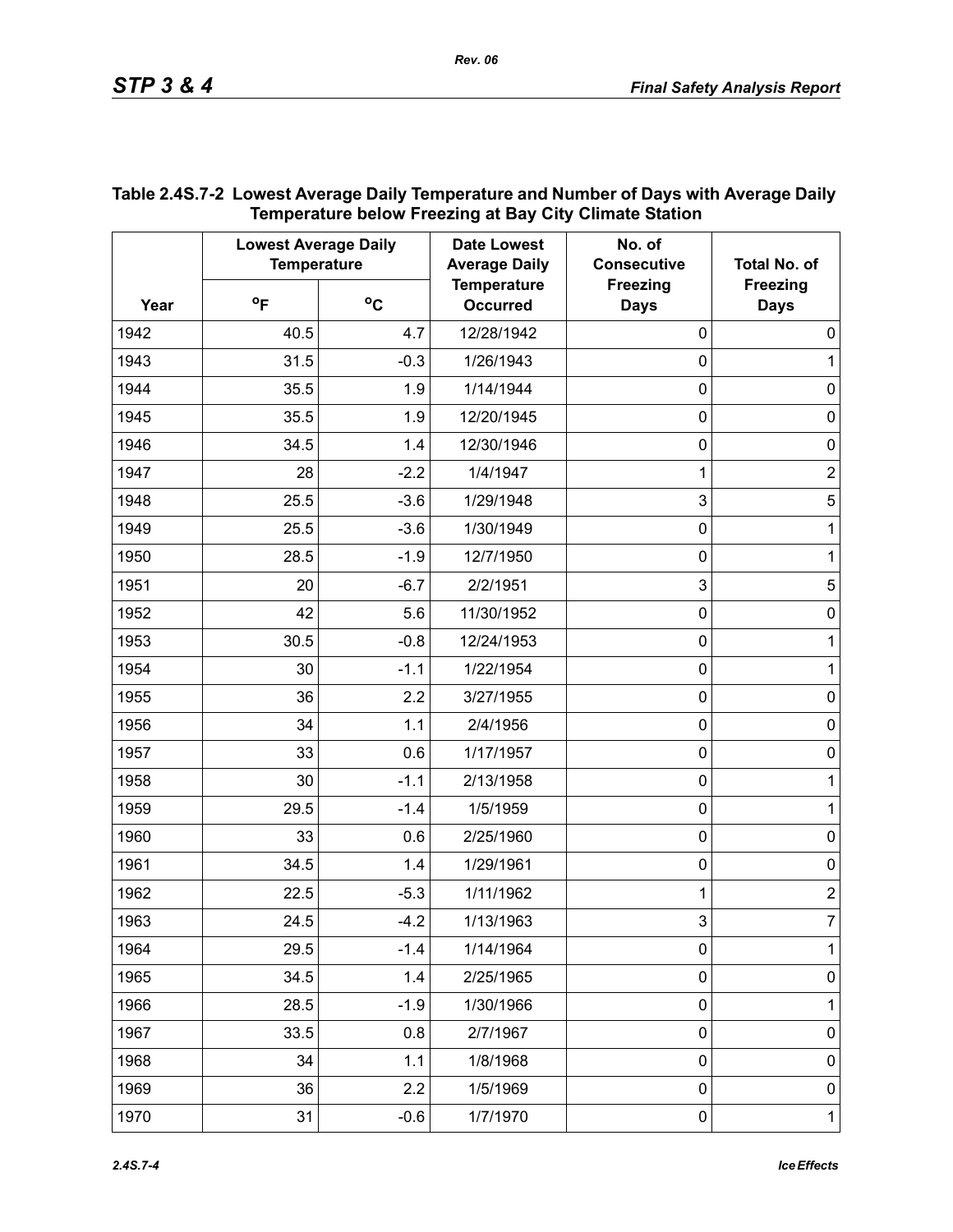| Temperature below Freezing at Bay City Climate Station (Continued) |      |        |            |              |                |
|--------------------------------------------------------------------|------|--------|------------|--------------|----------------|
| 1971                                                               | 31.5 | $-0.3$ | 1/8/1971   | 0            | $\mathbf 1$    |
| 1972                                                               | 32   | 0.0    | 1/5/1972   | $\mathbf 0$  | $\pmb{0}$      |
| 1973                                                               | 25.5 | $-3.6$ | 1/12/1973  | 4            | $\sqrt{5}$     |
| 1974                                                               | 27   | $-2.8$ | 1/4/1974   | $\mathbf 0$  | 1              |
| 1975                                                               | 27.5 | $-2.5$ | 1/13/1975  | $\mathbf 0$  | $\mathbf{1}$   |
| 1976                                                               | 29.5 | $-1.4$ | 11/29/1976 | $\mathbf 0$  | 1              |
| 1977                                                               | 31.5 | $-0.3$ | 1/19/1977  | $\mathbf 0$  | 1              |
| 1978                                                               | 28   | $-2.2$ | 1/21/1978  | 1            | $\mathbf 2$    |
| 1979                                                               | 26   | $-3.3$ | 1/2/1979   | 1            | $\overline{3}$ |
| 1980                                                               | 31   | $-0.6$ | 3/2/1980   | $\mathbf 0$  | 1              |
| 1981                                                               | 30.5 | $-0.8$ | 2/12/1981  | $\mathbf 0$  | $\mathbf{1}$   |
| 1982                                                               | 27   | $-2.8$ | 1/14/1982  | $\mathbf 0$  | $\mathsf 3$    |
| 1983                                                               | 20.5 | $-6.4$ | 12/25/1983 | 5            | $\,6$          |
| 1984                                                               | 31   | $-0.6$ | 1/20/1984  | 1            | $\mathbf 2$    |
| 1985                                                               | 23.5 | $-4.7$ | 2/2/1985   | $\mathbf{3}$ | 6              |
| 1986                                                               | 36.5 | 2.5    | 2/12/1986  | $\pmb{0}$    | $\pmb{0}$      |
| 1987                                                               | 56.5 | 13.6   | 2/10/1987  | $\mathbf 0$  | $\pmb{0}$      |
| 1988                                                               | 42.5 | 5.8    | 12/17/1988 | $\mathbf 0$  | $\pmb{0}$      |
| 1989                                                               | 16.5 | $-8.6$ | 12/23/1989 | 4            | $\,6$          |
| 1990                                                               | 23   | $-5.0$ | 12/23/1990 | 1            | $\overline{2}$ |
| 1991                                                               | 35   | 1.7    | 1/1/1991   | $\mathbf 0$  | $\pmb{0}$      |
| 1992                                                               | 36.5 | 2.5    | 11/27/1992 | $\mathbf 0$  | $\pmb{0}$      |
| 1993                                                               | 34   | 1.1    | 11/27/1993 | $\pmb{0}$    | $\pmb{0}$      |
| 1994                                                               | 34   | 1.1    | 2/2/1994   | $\mathbf 0$  | $\pmb{0}$      |
| 1995                                                               | 40   | 4.4    | 1/5/1995   | 0            | 0              |
| 1996                                                               | 31.5 | $-0.3$ | 1/8/1996   | $\mathbf 0$  | $\mathbf{1}$   |
| 1997                                                               | 31.5 | $-0.3$ | 1/14/1997  | $\pmb{0}$    | 1              |
| 1998                                                               | 35.5 | 1.9    | 12/24/1998 | $\mathbf 0$  | $\pmb{0}$      |
| 1999                                                               | 36   | 2.2    | 1/3/1999   | $\mathbf 0$  | $\pmb{0}$      |
| 2000                                                               | 37.5 | 3.1    | 12/13/2000 | $\mathbf 0$  | $\pmb{0}$      |
| 2001                                                               | 34.5 | 1.4    | 1/2/2001   | $\pmb{0}$    | $\pmb{0}$      |
| 2002                                                               | 35   | 1.7    | 2/27/2002  | $\pmb{0}$    | $\pmb{0}$      |

## **Table 2.4S.7-2 Lowest Average Daily Temperature and Number of Days with Average Daily Temperature below Freezing at Bay City Climate Station (Continued)**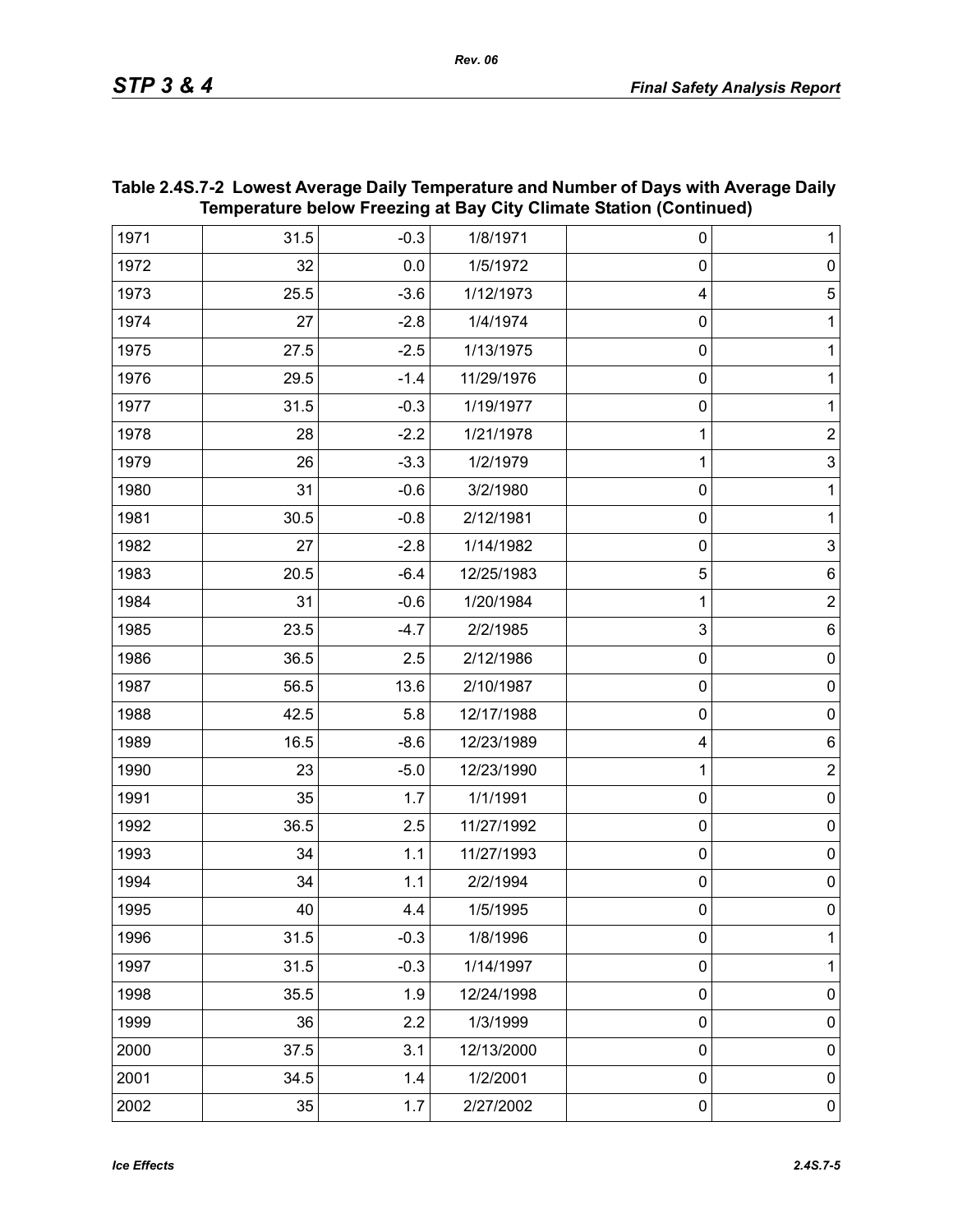Average  $(days)$  0.5 1.2

| $\mathbf{r}$ , and $\mathbf{r}$ and $\mathbf{r}$ and $\mathbf{r}$ and $\mathbf{r}$ and $\mathbf{r}$ and $\mathbf{r}$ and $\mathbf{r}$ and $\mathbf{r}$ and $\mathbf{r}$ and $\mathbf{r}$ and $\mathbf{r}$ and $\mathbf{r}$ and $\mathbf{r}$ and $\mathbf{r}$ and $\mathbf{r}$ and $\mathbf{r}$ an<br>Temperature below Freezing at Bay City Climate Station (Continued) |      |     |            |  |  |  |
|-------------------------------------------------------------------------------------------------------------------------------------------------------------------------------------------------------------------------------------------------------------------------------------------------------------------------------------------------------------------------|------|-----|------------|--|--|--|
| 2003                                                                                                                                                                                                                                                                                                                                                                    | 40.5 |     | 1/18/2003  |  |  |  |
| 2004                                                                                                                                                                                                                                                                                                                                                                    | 33.5 | 0.8 | 12/26/2004 |  |  |  |
| 2005                                                                                                                                                                                                                                                                                                                                                                    | 33   | 0.6 | 12/9/2005  |  |  |  |
| 2006                                                                                                                                                                                                                                                                                                                                                                    | 40.5 |     | 2/19/2006  |  |  |  |

# **Table 2.4S.7-2 Lowest Average Daily Temperature and Number of Days with Average Daily**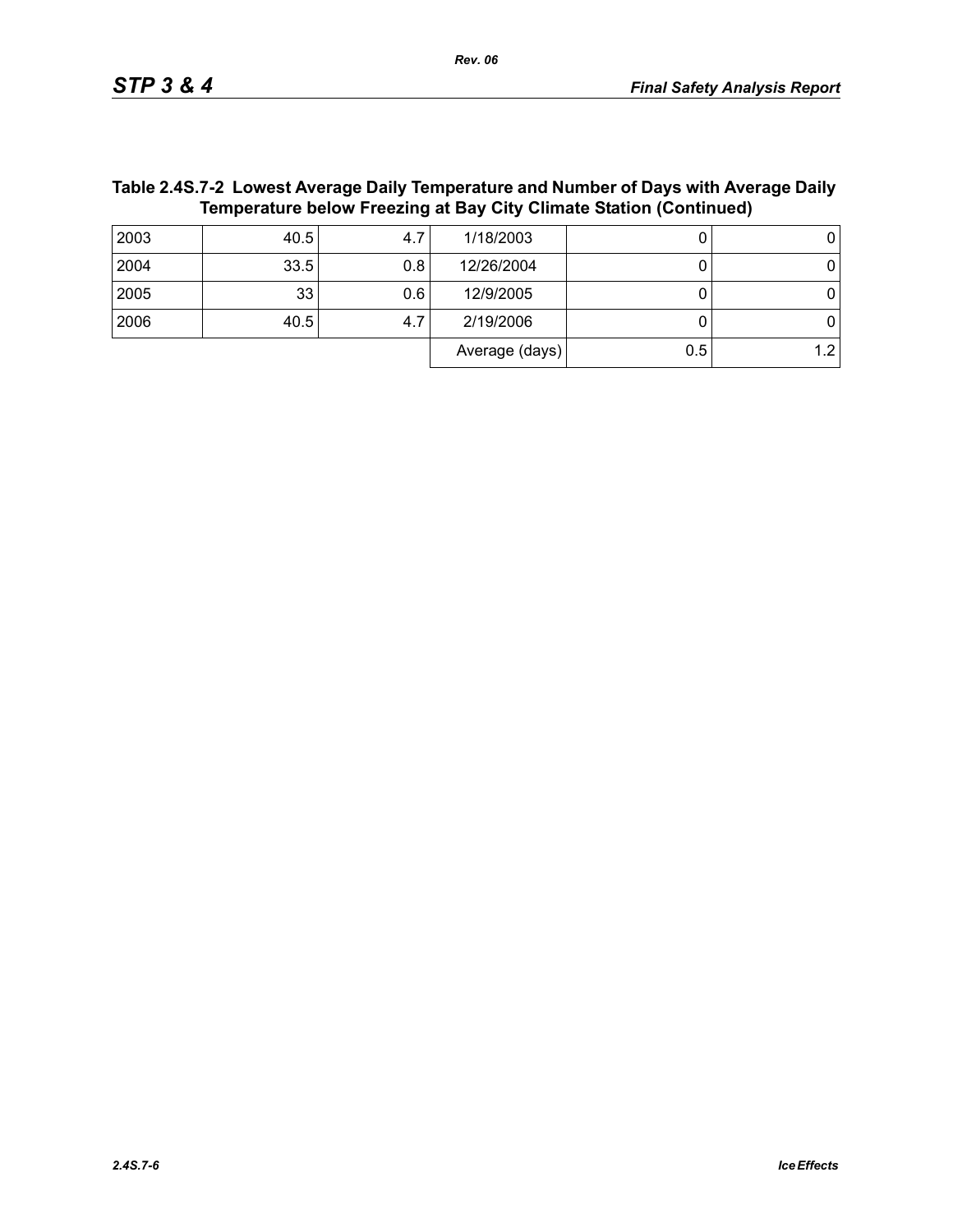Ice Effects *Ice Effects 2.4S.7-7*

2.45.7-7



*STP 3 & 4*